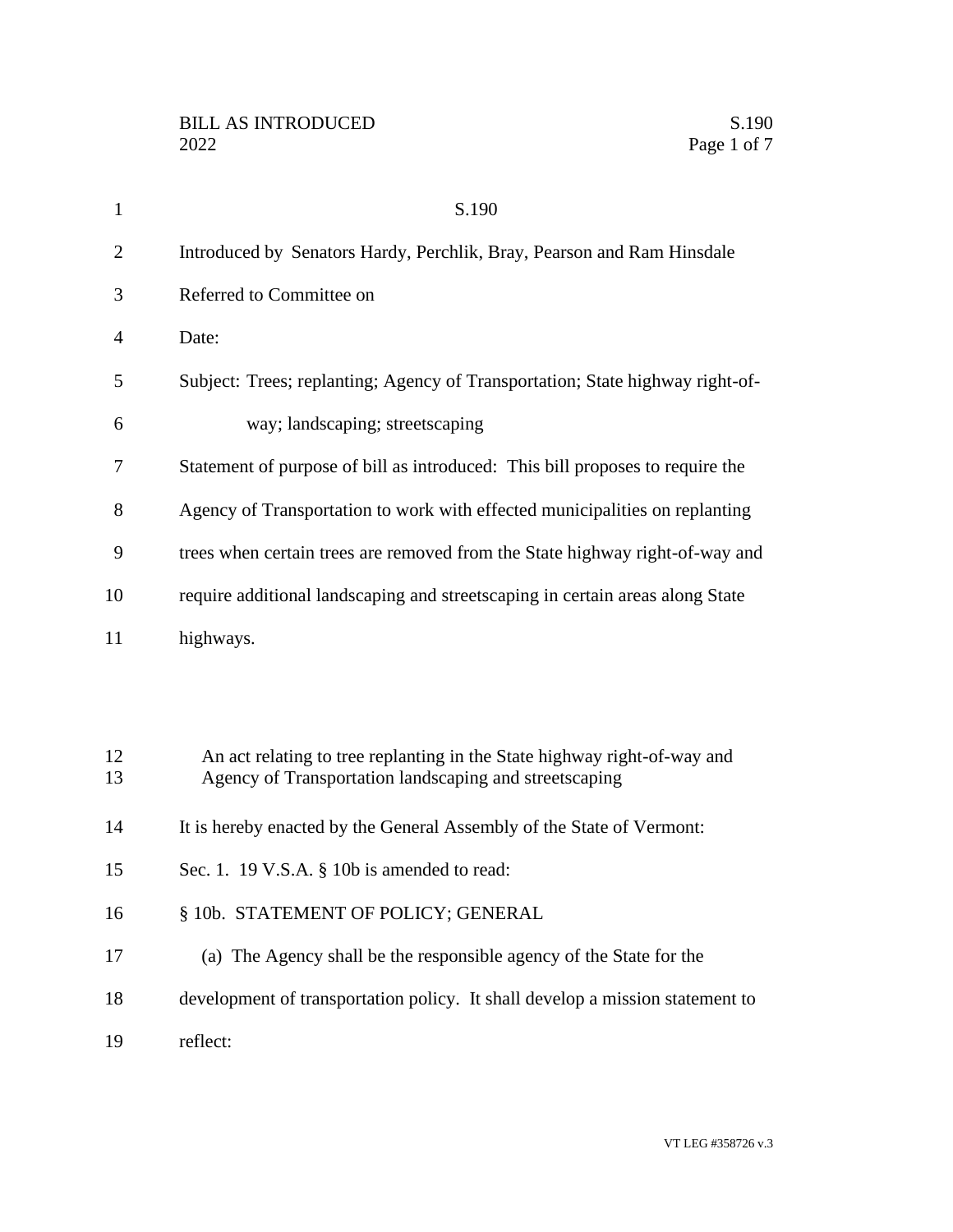## BILL AS INTRODUCED<br>2022 Page 2 of 7

| $\mathbf{1}$   | (1) that State transportation policy shall be to encompass, coordinate,           |
|----------------|-----------------------------------------------------------------------------------|
| $\overline{2}$ | and integrate all modes of transportation and to consider "complete streets"      |
| 3              | principles, which are principles of safety and accommodation of all               |
| $\overline{4}$ | transportation system users, regardless of age, ability, or modal preference; and |
| 5              | (2) the need for transportation projects that will improve the State's            |
| 6              | economic infrastructure, as well as the use of resources in efficient,            |
| 7              | coordinated, integrated, cost-effective, and environmentally sound ways, and      |
| 8              | that will be consistent with the recommendations of the Comprehensive             |
| 9              | Energy Plan (CEP) issued under 30 V.S.A. § 202b; and                              |
| 10             | (3) the need to preserve the scenic qualities of the corridor while               |
| 11             | maintaining environmental stewardship, conserving resources, fostering long-      |
| 12             | term sustainable landscapes, and ensuring the continued reliance on public        |
| 13             | street trees, as defined in section 1001 of this title, for their societal,       |
| 14             | economical, and environmental benefits.                                           |
| 15             | * * *                                                                             |
| 16             | (c) In developing the State's annual Transportation Program, the Agency           |
| 17             | shall, consistent with the planning goals listed in 24 V.S.A. § 4302 as amended   |
| 18             | by 1988 Acts and Resolves No. 200 and with appropriate consideration to           |
| 19             | local, regional, and State agency plans:                                          |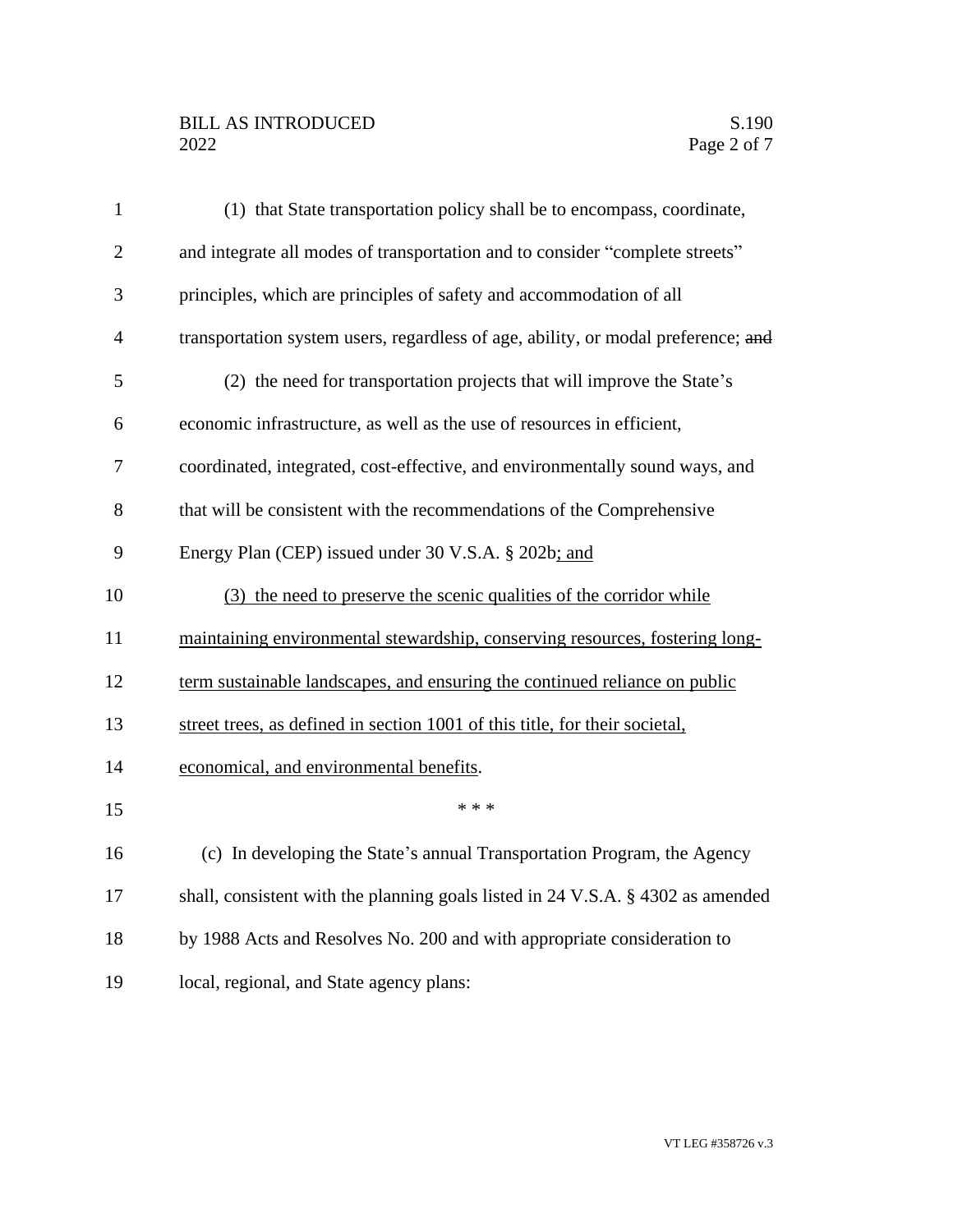## BILL AS INTRODUCED<br>2022 Page 3 of 7

| $\mathbf{1}$   | (1) Develop or incorporate designs that provide integrated, safe, and            |
|----------------|----------------------------------------------------------------------------------|
| $\overline{2}$ | efficient transportation and that are consistent with the recommendations of the |
| 3              | CEP.                                                                             |
| $\overline{4}$ | $(2)(A)$ Consider the safety and accommodation of all transportation             |
| 5              | system users—including motorists, bicyclists, public transportation users, and   |
| 6              | pedestrians of all ages and abilities—in all State- and municipally managed      |
| 7              | transportation projects and project phases, including planning, development,     |
| 8              | construction, and maintenance, except in the case of projects or project         |
| 9              | components involving unpaved highways. If, after the consideration required      |
| 10             | under this subdivision, a State-managed project does not incorporate complete    |
| 11             | streets principles, the project manager shall make a written determination,      |
| 12             | supported by documentation and available for public inspection at the Agency,    |
| 13             | that one or more of the following circumstances exist:                           |
| 14             | (i) Use of the transportation facility by pedestrians, bicyclists, or            |
| 15             | other users is prohibited by law.                                                |
| 16             | (ii) The cost of incorporating complete streets principles is                    |
| 17             | disproportionate to the need or probable use as determined by factors including  |
| 18             | land use, current and projected user volumes, population density, crash data,    |
| 19             | historic and natural resource constraints, and maintenance requirements. The     |
| 20             | Agency shall consult local and regional plans, as appropriate, in assessing      |
| 21             | these and any other relevant factors.                                            |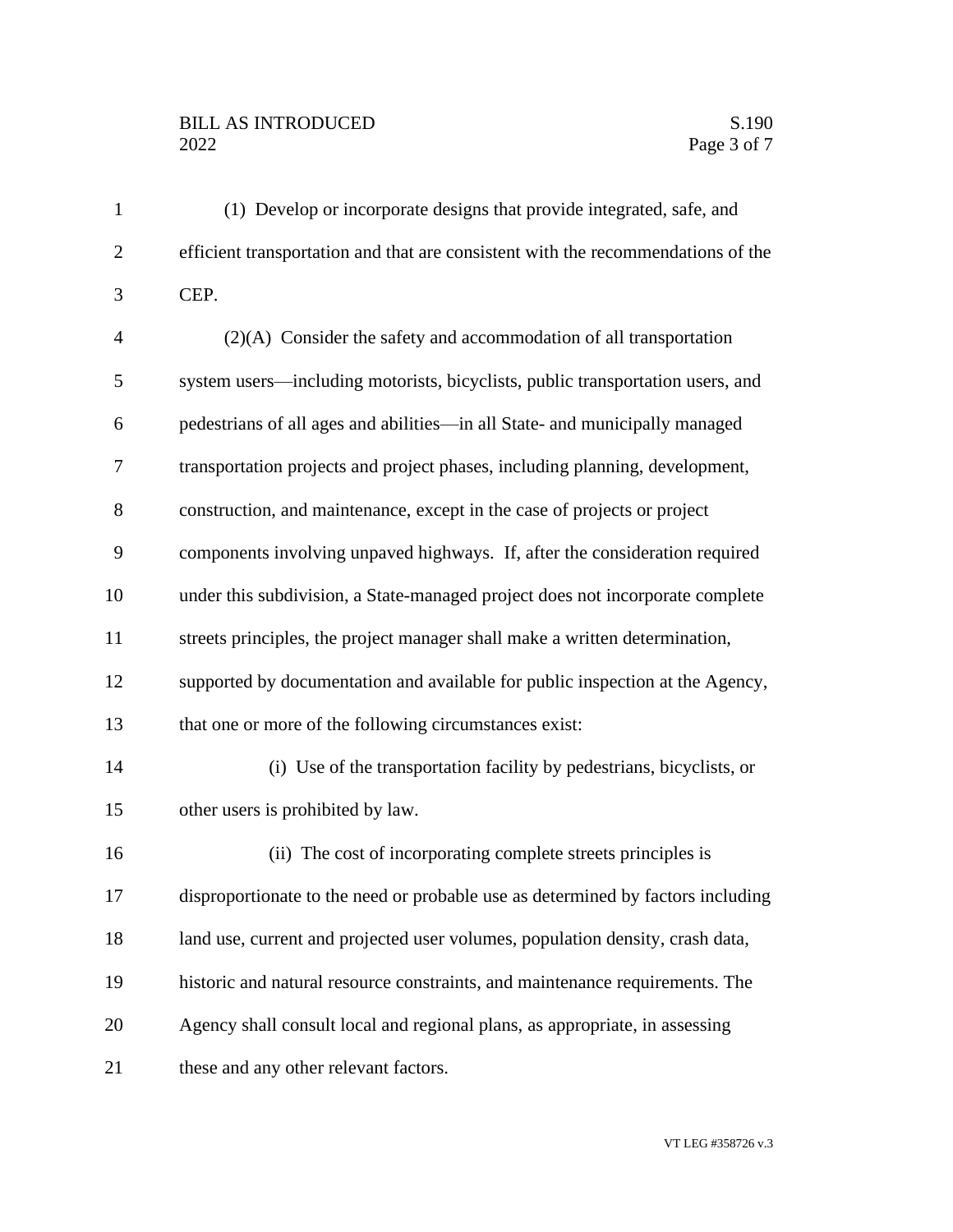## BILL AS INTRODUCED<br>2022 Page 4 of 7

| $\mathbf{1}$   | (iii) Incorporating complete streets principles is outside the scope            |
|----------------|---------------------------------------------------------------------------------|
| $\overline{2}$ | of a project because of its very nature.                                        |
| 3              | (B) The written determination required under subdivision (A) of this            |
| 4              | subdivision (2) shall be final and shall not be subject to appeal or further    |
| 5              | review.                                                                         |
| 6              | * * *                                                                           |
| 7              | (5) Ensure that if a project or maintenance activity is in an area where        |
| 8              | housing predominates, a downtown, or a village center that landscaping and      |
| 9              | streetscaping is incorporated into the design, even if other complete streets   |
| 10             | principles are not incorporated under subdivision (2) of this subsection.       |
| 11             | * * *                                                                           |
| 12             | Sec. 2. 19 V.S.A. chapter 9, subchapter 9 is added to read:                     |
| 13             | Subchapter 9. Public Street Trees                                               |
| 14             | § 1001. DEFINITIONS                                                             |
| 15             | As used in this subchapter:                                                     |
| 16             | (1) "Diameter breast height (DBH)" means the diameter of a standing             |
| 17             | tree at four and one-half feet from the ground.                                 |
| 18             | (2) "Legislative body of the municipality" means, for the municipality          |
| 19             | where a public street tree is removed, the legislative body of the municipality |
| 20             | and the tree warden of the municipality, if one exists.                         |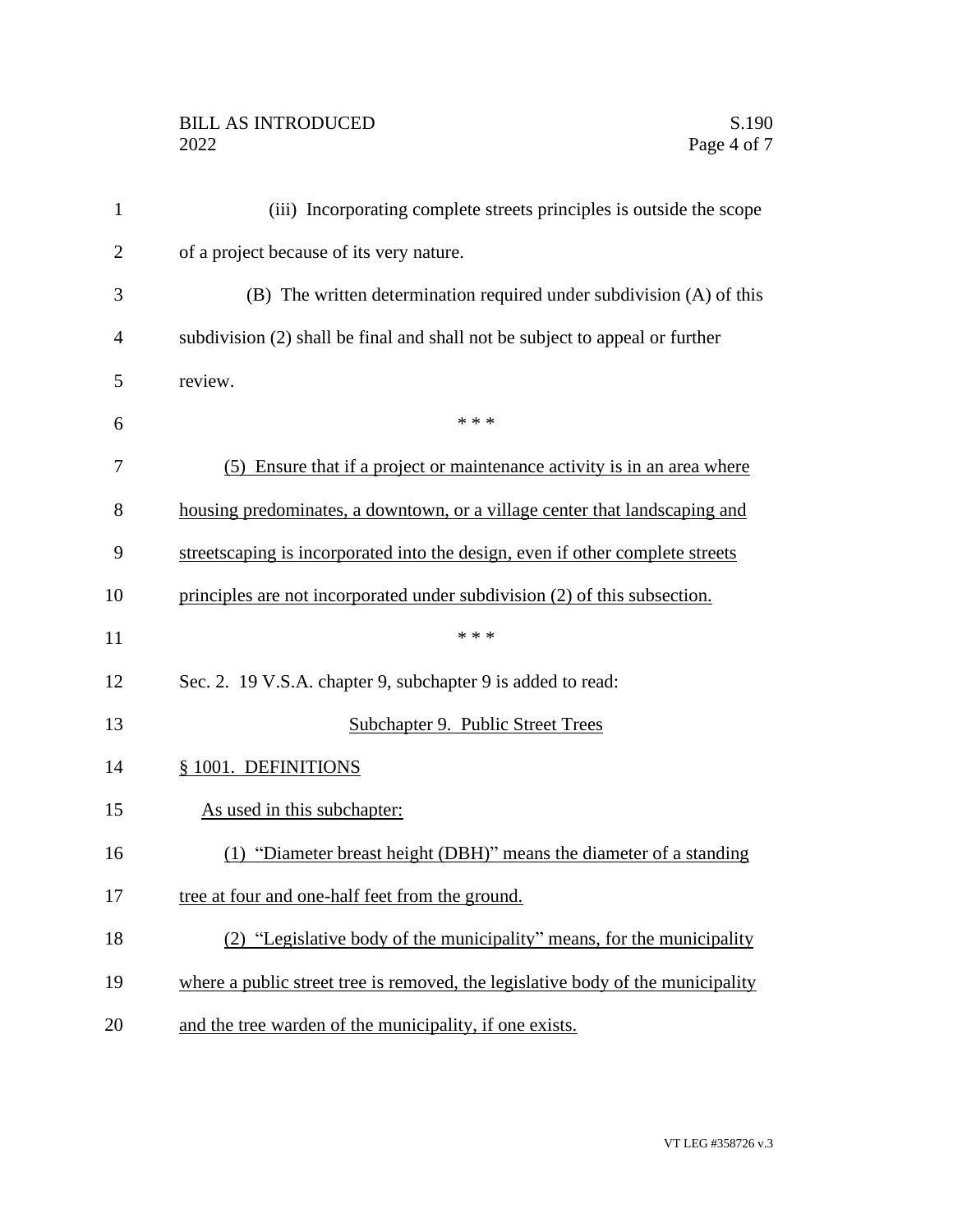## BILL AS INTRODUCED<br>2022 Page 5 of 7

| $\mathbf{1}$   | (3) "Public street tree" means a woody, single-stemmed type of                    |
|----------------|-----------------------------------------------------------------------------------|
| $\overline{2}$ | vegetation that is located in whole or in part within the limits of a State       |
| 3              | highway right-of-way.                                                             |
| $\overline{4}$ | (4) "Stump diameter" means the diameter of a tree stump remaining                 |
| 5              | after cutting, felling, or destruction.                                           |
| 6              | § 1002. REMOVAL OF PUBLIC STREET TREES BY THE AGENCY OF                           |
| 7              | <b>TRANSPORTATION</b>                                                             |
| 8              | (a) Notice. The Agency shall not remove a public street tree that is more         |
| 9              | than six inches in stump diameter or DBH without providing written notice to      |
| 10             | the abutting landowner and legislative body of the municipality.                  |
| 11             | (b) Replanting plan. If the Agency removes a public street tree that is more      |
| 12             | than 10 inches in stump diameter or DBH in an area where housing                  |
| 13             | predominates, a downtown, or a village center, it shall, in consultation with the |
| 14             | legislative body of the municipality, develop a public street tree planting plan  |
| 15             | that:                                                                             |
| 16             | (1) is consistent with any shade tree preservation plans adopted pursuant         |
| 17             | to 24 V.S.A. § 2502;                                                              |
| 18             | (2) is consistent with any shade tree ordinances adopted pursuant to              |
| 19             | 24 V.S.A. § 2502;                                                                 |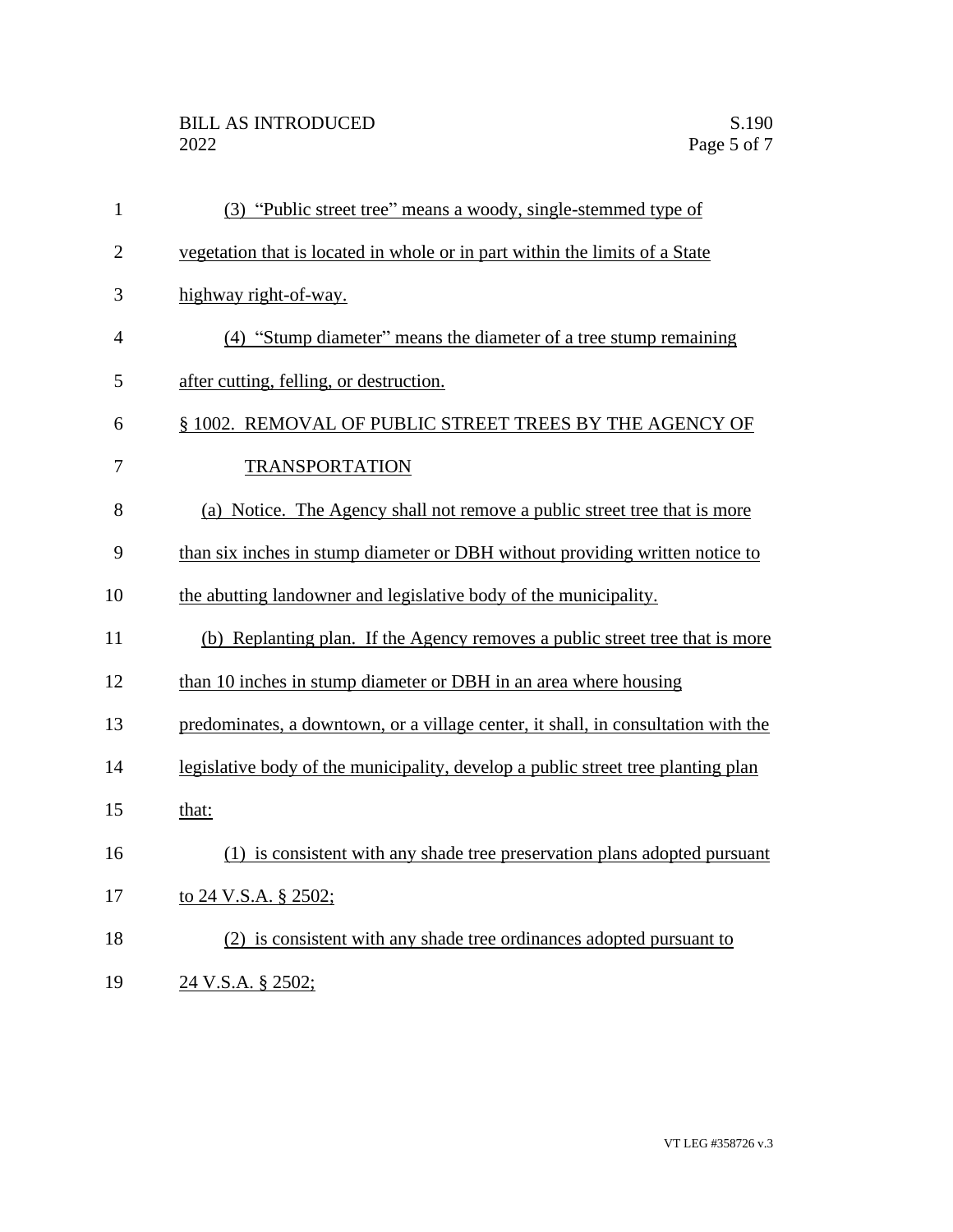| $\mathbf{1}$   | (3) ensures that the not less than the total number of public street trees      |
|----------------|---------------------------------------------------------------------------------|
| $\overline{2}$ | that are more than 10 inches in stump diameter or DBH that are removed are      |
| 3              | replaced;                                                                       |
| 4              | (4) meets any applicable requirements of a permit required under section        |
| 5              | 1111 of this title; and                                                         |
| 6              | comports with the Agency's policy on Planting Public Street Trees<br>(5)        |
| 7              | in State Highway Rights of Way, as amended or replaced, and any other           |
| 8              | Agency policies on tree planting or replanting.                                 |
| 9              | Sec. 3. 19 V.S.A. § 1002(c) is added to read:                                   |
| 10             | (c) Transportation Program. Not less than 80 percent of the construction        |
| 11             | and planting costs of the replanting plan required under subsection (b) of this |
| 12             | section shall be included in the State's Transportation Program, either as a    |
| 13             | project or part of the maintenance budget.                                      |
| 14             | Sec. 4. DEVELOPMENT OF A LANDSCAPING, STREETSCAPING, AND                        |
| 15             | TREE REMOVAL AND REPLANTING POLICY                                              |
| 16             | (a) The Agency of Transportation shall develop a landscaping,                   |
| 17             | streetscaping, and tree removal and replanting policy that is consistent with   |
| 18             | 19 V.S.A. § 10b as amended by Sec. 1 of this act and 19 V.S.A. § § 1001 and     |
| 19             | 1002 as added by Secs. 2 and 3 of this act. The policy shall also address       |
| 20             | shared maintenance responsibilities between the Agency and municipalities for   |